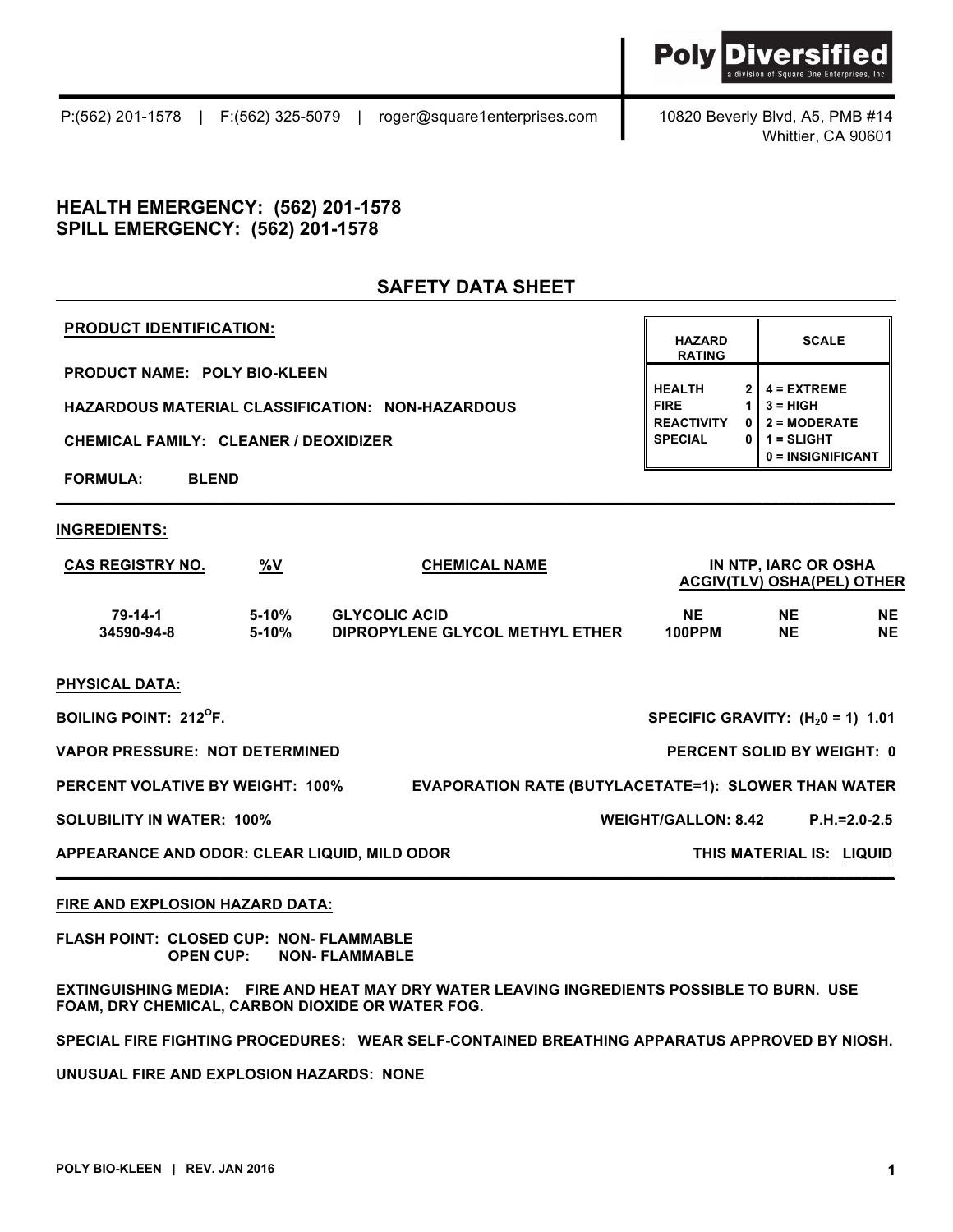

P:(562) 201-1578 | F:(562) 325-5079 | roger@square1enterprises.com 10820 Beverly Blvd, A5, PMB #14

Whittier, CA 90601

## **HEALTH AND HAZARD DATA:**

**EFFECTS OF OVER EXPOSURE (FOR EACH POTENTIAL ROUTE OF EXPOSURE):**

**INHALED: NOT DETERMINED. AVOID INHALATION FO PRODUCT MIST. MAY CAUSE RESPIRATORY IRRITATION, LIGHT HEADEDNESS AND MAKE INDIVIDUAL DROWSY.**

**SKIN: MODERATE DERMALL IRRITANT.**

**EYES: MODERATE EYE IRRITANT AND BURNING OF THE EYES.**

**SWALLOWED: HARMFUL IF SWALLOWED. MAY CAUSE NAUSEA, VOMITTING AND ACIDOSIS.**

## **HEALTH EFFECTS OR RISKS FROM EXPOSURE:**

**ACUTE: NO EVIDENCE OF ADVERSE EFFECTS.**

**CHRONIC: NO EVIDENCE OF ADVERSE EFFECTS.**

#### **RECOMMENDED FIRST AID PROCEDURES:**

**SKIN CONTACT: WASH AREAS WITH SOAP AND WATER.IF IRRITATIION PERSISTS, CALL A PHYSICIAN.**

**EYE CONTACT: FLUSH EYES WITH LARGE QUANTITIES OF WATER. IF IRRITATION PERSISTS CALL A PHYSICIAN.**

**INHALATION: MOVE TO WELL VENTILATED AREA. IF DIFFICULTY PERSISTS, CALL A PHYSICIAN.**

**SWALLOWED: DRINK QUANTITIES OF MILK, EGG WHITE, GELATIN SOLUTION OR WATER. CALL A PHYSICIAN IMMEDIATELY.** 

#### **REACTIVITY DATA:**

**STABILITY: STABLE**

**CONDITIONS TO AVOID: DO NOT MIX WITH OTHER INGREDIENTS EXCEPT WATER.** 

**INCOMPATIBILITY (MATERIALS TO AVOID): STRONGLY OXIDIZING MATERIALS.** 

**HAZARDOUS DECOMPOSITION PRODUCTS: NONE**

**HAZARDOUS POLYMERIZATION: WILL NOT OCCUR CONDITIONS TO AVOID: NONE**